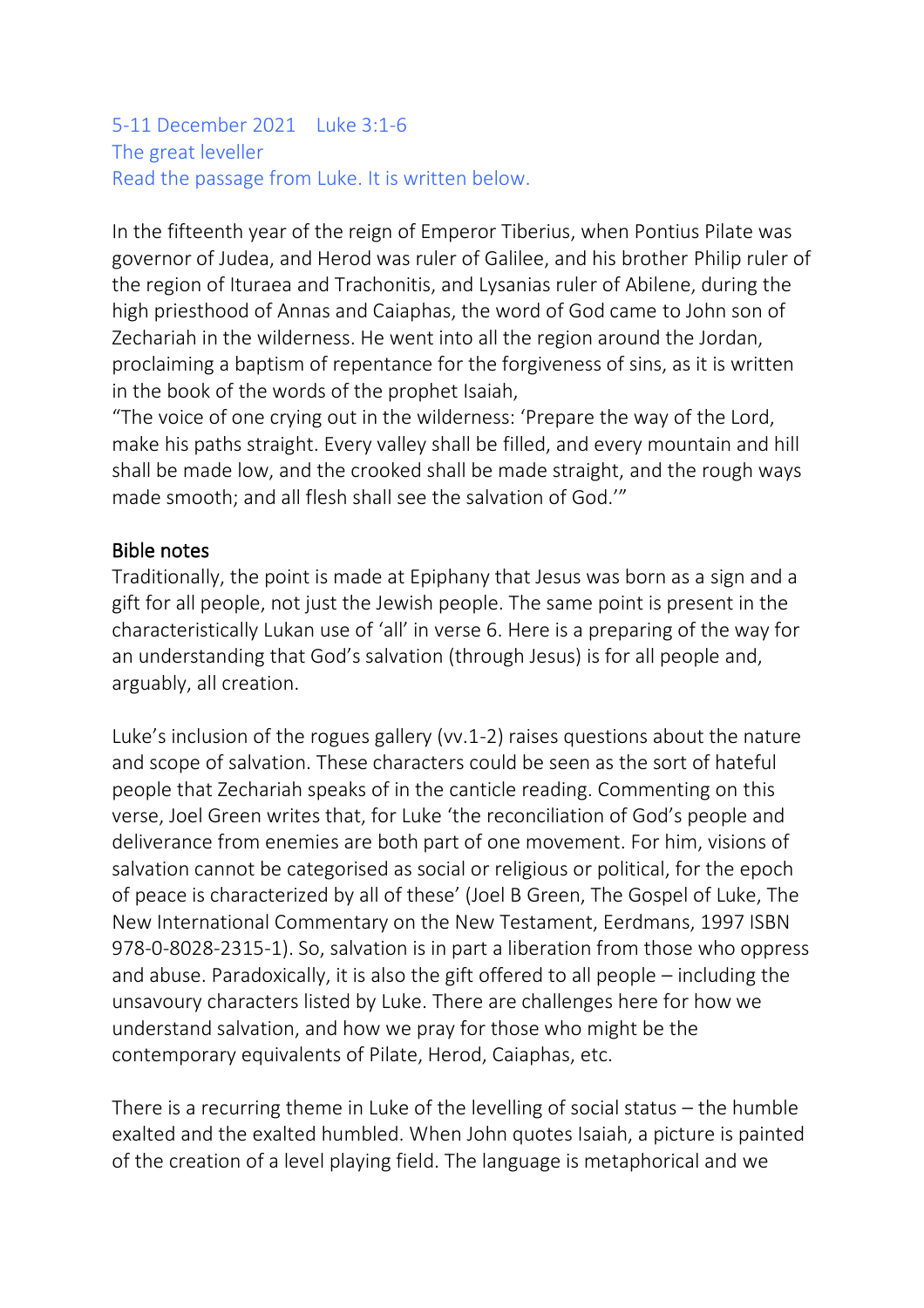need to be careful of interpreting it literally, but for people weighed down with worry and oppressed by injustice, this is profoundly hopeful. As noted above, John was preaching in physically the lowest place on earth. Present-day politicians talk a lot about levelling up. Here we have the forerunner of Jesus preparing the way for the one who will truly provide the means of transformation for all.

### Reflection

*Spend a few moments thinking about what stands out for you from the Bible reading. This idea may help.*

Many will remember Captain Sir Tom, who in 2020 (for his 100th birthday) walked to raise millions of pounds for the NHS. Some may also remember hearing about Kevin Sinfield, who ran seven marathons in seven days in support of his former rugby league teammate Rob Burrow, who has motor neurone disease. Neither of them needed to do what they did, but they were compelled to do so by their love and compassion for others. John the Baptizer didn't need to go into the wilderness as he did – or did he? Perhaps love and compassion compelled him, too. Perhaps, having experienced God's love and compassion for himself, he wanted to help others to see that, despite their sinful nature, God loved them with all and wanted them to know life in all its fullness. What about us – do we have love and compassion for our friends and family, and for our neighbours, and for the people we work with, spend leisure time with – enough to let them know about Jesus?

#### Questions for reflection

*You may wish to use these questions and the picture to help you think about or discuss issues of sharing.*